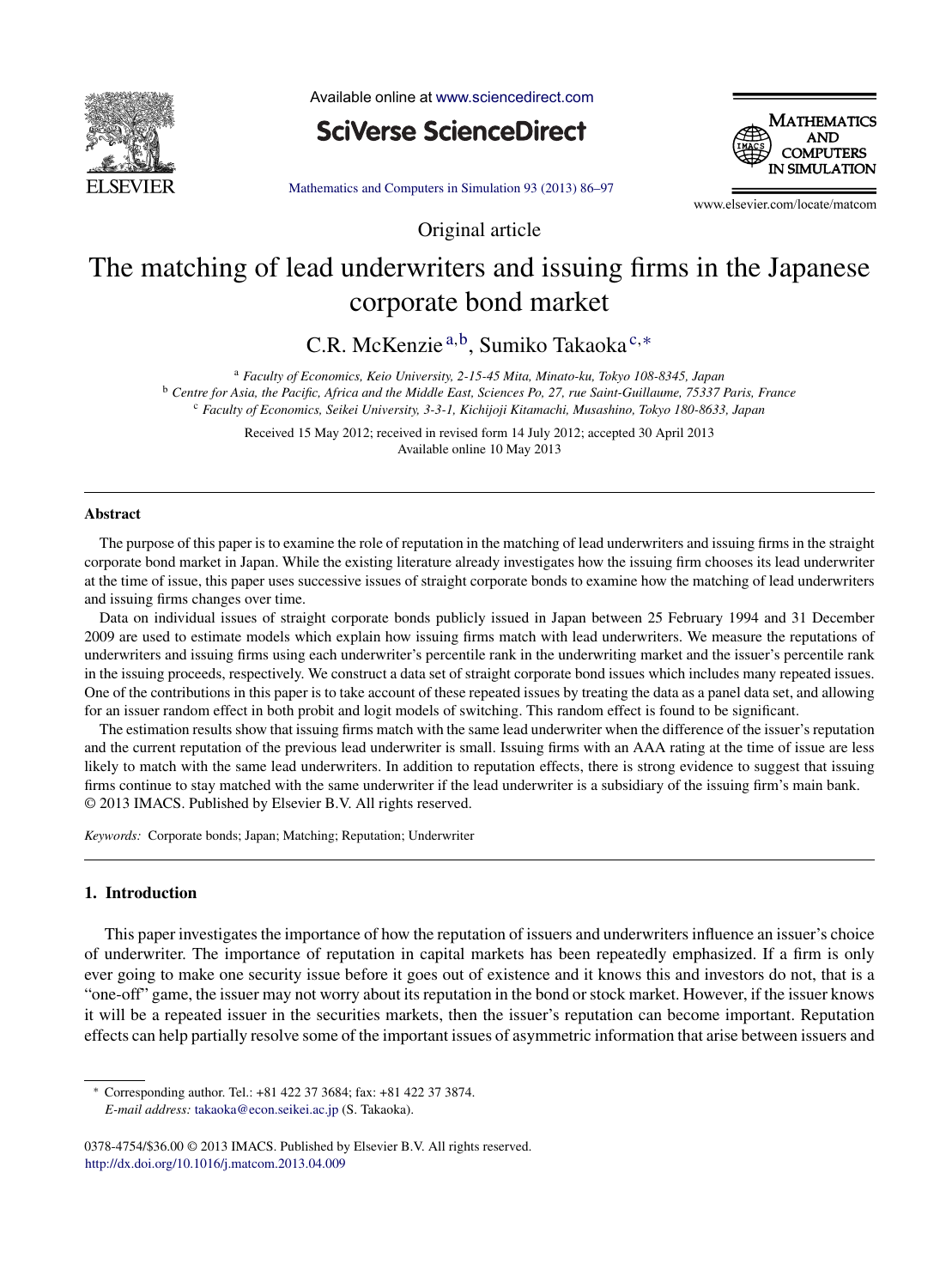investors. The use of underwriters to underwrite an issue is another way to resolve the asymmetric information issue. The reputation of the issuer may be even more important if it strongly influences the reputation of the underwriter that

will underwrite the issuer's issues. These reputation effects have the potential to influence the commission the issuer pays to underwriters for underwriting the bond, the launch spread on the bond itself, and the size of the bond issue (see  $[11]$ ). When we look at the frequency with which issuers come to the Japanese straight corporate bond market over the

period between 1994 and 2009, we find that some issuers come only once, while the most frequent issuer, Tokyo Electric Power Company (TEPCO), has 136 issues in the same period.<sup>1</sup> The reputations of the frequent issuers and the infrequent issuers are likely to be quite different. When we look at underwriters that bring the bond issues to the market, we see that some issuers like Nomura Securities bring many issues to the market every year, and over the 16 year period from 1994 and 2009 brought 888 straight corporate bond issues to market,<sup>2</sup> but there are some underwriters that brought only one or two issues to the market over the 16 year period. Again we expect these differences in the number of issuers handled by the underwriter to be reflected in the underwriter's reputation in the market.

The choice of lead underwriter has been analyzed mainly for issues in the equity market and this literature contains some discussion of the importance of issuer and underwriter reputations (for example, [\[14,5,2\]\).](#page--1-0) The problem of how the reputations of the issuing firm and lead underwriter for equity offerings can affect the matching between issuers and underwriters between the initial public offering (IPO) and seasoned equity offerings (SEOs) issues has also been examined. For example, Fernando et al. [\[3\]](#page--1-0) develop a model based on matching theory to explain the mutual choices made by issuing firms and underwriters, and find strong evidence that higher quality issuing firms associate with higher ability underwriters, and lower quality issuing firms associate with lower ability underwriters.

Some existing research on an issuing firm's choice of lead underwriter for straight corporate bond issues focuses on the choice of the lead underwriter type. For example, Hamao and Hoshi [\[6\]](#page--1-0) analyze whether or not issuers have a propensity to choose an underwriter which is a bank subsidiary, and whether or not the underwriter is a main bank subsidiary. Yasuda [16] investigates which particular securities company is chosen as the issuing firm's lead underwriter. While these papers consider the static analysis of underwriter choice at the time of an issue, McKenzie and Takaoka [\[9\]](#page--1-0) examine the switching of underwriters between the initial public issue of a corporate bond and the second public issue of a corporate bond. McKenzie and Takaoka [\[10,11\]](#page--1-0) are the only papers we know of that focuses on the impact of underwriter reputation on the underwriter switching choice in the corporate bond market. Given that many issuers issue many bonds over the sample period, McKenzie and Takaoka [\[10\]](#page--1-0) analyze underwriter switching by focusing on question of testing for issuer random effects in probit models and estimating models with issuer random effects, while McKenzie and Takaoka [\[11\]](#page--1-0) aims to provide a comprehensive examination of Fernando et al.'s [\[3\]](#page--1-0) matching model for the Japanese corporate bond market.

This paper seeks to investigate the robustness of the results reported in McKenzie and Takaoka [\[10\]](#page--1-0) in two key respects, the distribution assumed for the underlying switching model, and whether the parameters are really timeinvariant as McKenzie and Takaoka [\[10\]](#page--1-0) implicitly assumes. In particular, in addition to re-estimating McKenzie and Takaoka's [\[10\]](#page--1-0) reported probit models with random effects after correcting for a data error, we also estimate identical models assuming a logit distribution with random effects. The sample period is divided into two halves, 1994–2001 and 2002–2009, to see whether the parameters of all these models have changed over time.

Much of the existing literature on underwriter choice focuses on how underwriter choices change between the IPO and SEO issues. Here, every straight bond issue made by a firm over a 16 year period is included in the analysis, so the data set includes many repeated issues. One of the contributions in this paper is to take account of these repeated issues by treating the data as a panel data set, and allowing for an issuer random effect. As in [\[10\],](#page--1-0) this issuer random effect is found to be highly significant regardless of whether we assume a probit or a logit model.

While we confirm some of the results reported in  $[3]$  relating to reputation effects, not all the matching in our data set can be explained by transaction-based matching which implies that issuers and underwriters rematch only when firm characteristics and underwriter abilities are relatively stable over time. When an issuer matches with an underwriter that is a subsidiary of the issuer's main bank, there is a significant tendency to rematch with the same underwriter even

<sup>&</sup>lt;sup>1</sup> Since these 136 issues involve multiple issues of bonds on the same day, the number of times TEPCO actually "came to the market" is only 118 times.

 $2$  The figures quoted here relate to the final data set used in the analysis in [Sections](#page--1-0) [4](#page--1-0) and [5,](#page--1-0) so the actual numbers are slightly higher.